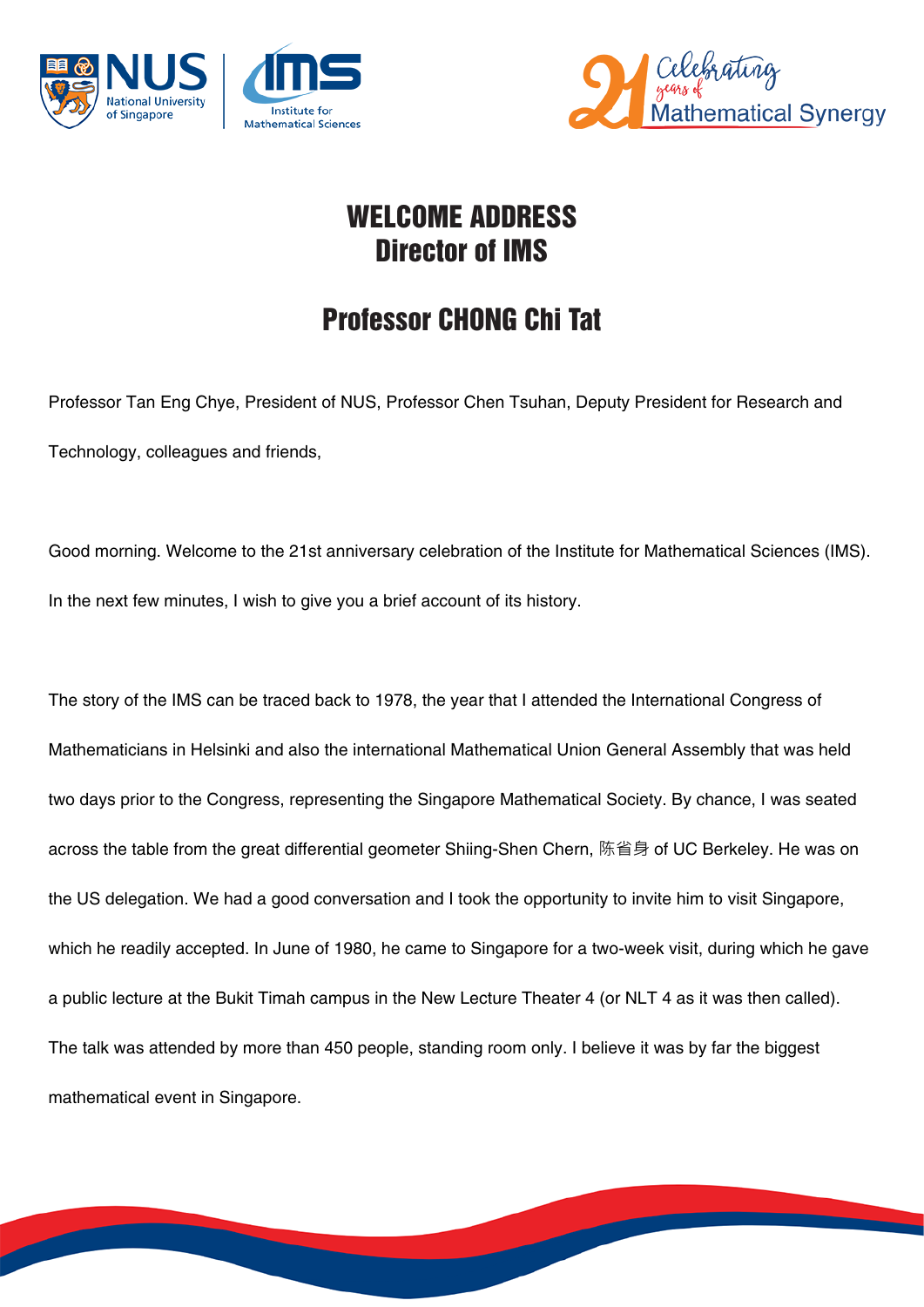In 1986, Professor Peng Tsu Ann, then Head of the Mathematics Department, and I attended the International Congress of Mathematicians in Berkeley. Chern hosted a party at his residence one afternoon and invited Tsu Ann and me to the party. His house was located about half an hour's drive from the Berkeley campus, with a floor-to-ceiling glass window in the living room overlooking the beautiful San Francisco Bay. At the party Chern showed us a nicely made wooden chair with the inscription "Director" on it and told us that it was a gift from the Mathematical Sciences Research Institute (MSRI), which he had served as its founding director. Chern told us many stories about the wonderful things that MSRI was doing and the contributions that the Institute was making to the American mathematical community. As we were leaving the party, we shook hands and Chern smiled at me, and said, "Maybe one day Singapore would have its own mathematical institute too".

Between 1986 and the late 1990s, the topic of a mathematical institute in Singapore often came up among the members of the Department of Mathematics over lunch and during meetings. At least two proposals were made to the university on setting up a mathematical institute. But perhaps the time was not right.

However, in 1998, an opportunity came up. The Singapore government began to look at new economy for the country in the new century. The term "knowledge economy" was often mentioned. NUS took this opportunity to propose the setting up of a mathematical institute to the Ministry of Education (MOE). And to our great delight, the proposal was accepted.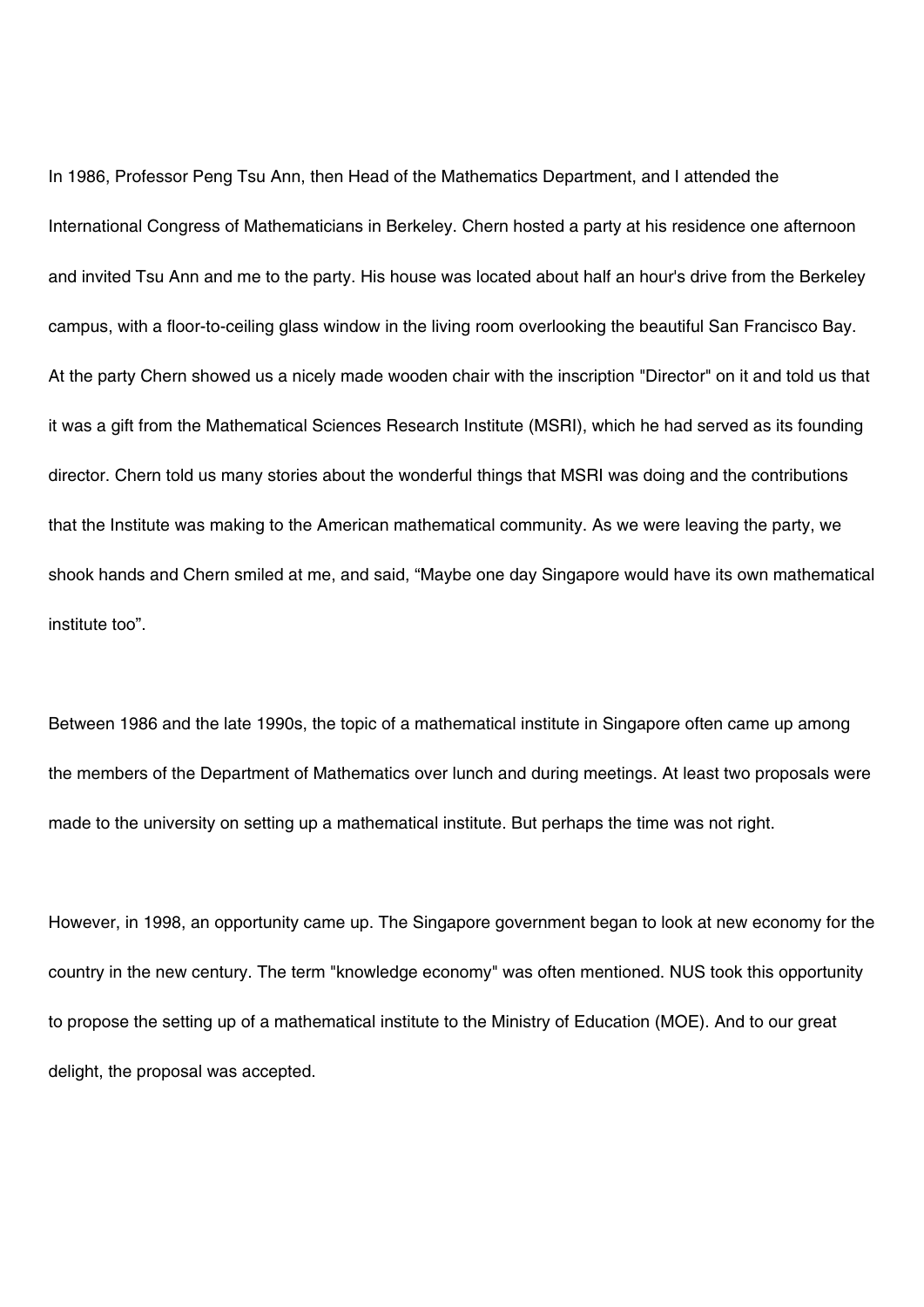In the year 2000, IMS was officially launched with Louis Chen as its founding director. A generous start-up funding was provided by MOE for the first five years. Thereafter, NUS took over the responsibility of funding the Institute. The first program that was organized at the IMS was "Coding Theory and Data Integrity". It was a six-month program and Jean-Pierre Serre, perhaps the most eminent living mathematician today, gave the inaugural lecture. Serre just turned 95 recently. Between 2001 and 2021, IMS organized 163 activities. These included thematic programs, workshops, summer schools, winter schools, industry-based undergraduate research program, and public lectures. Overall, more than 15,000 mathematical scientists passed through the doors of IMS, including Fields Medalists, members and fellows of national academies, leading figures in various mathematical fields, young mathematicians and mathematical scientists beginning their research career, as well as graduate and undergraduate students.

From the beginning, the mission of the IMS has been to serve as a platform for research collaboration between the local research community and its international counterpart. It also aims to provide research opportunities to young mathematical scientists beginning their careers, as well as to graduate students, for them to have the opportunity to attend workshops, lectures, and tutorials given by leading figures. This mission has remained unchanged over the years. Internationally, IMS has collaborations with a number of institutes. These include the Vietnam Institute for Advanced Study in Mathematics based in Hanoi, the National Institute for Mathematical Sciences in Daejeon, South Korea, the Institute for Pure and Applied Mathematics, which is an NSF funded mathematical institute based in UCLA, with which we have a collaboration called Research in Industry Projects for Students (this year is its third year in running). We also have a collaboration with the Simons Institute for the Theory of Computing based in Berkeley, with which we